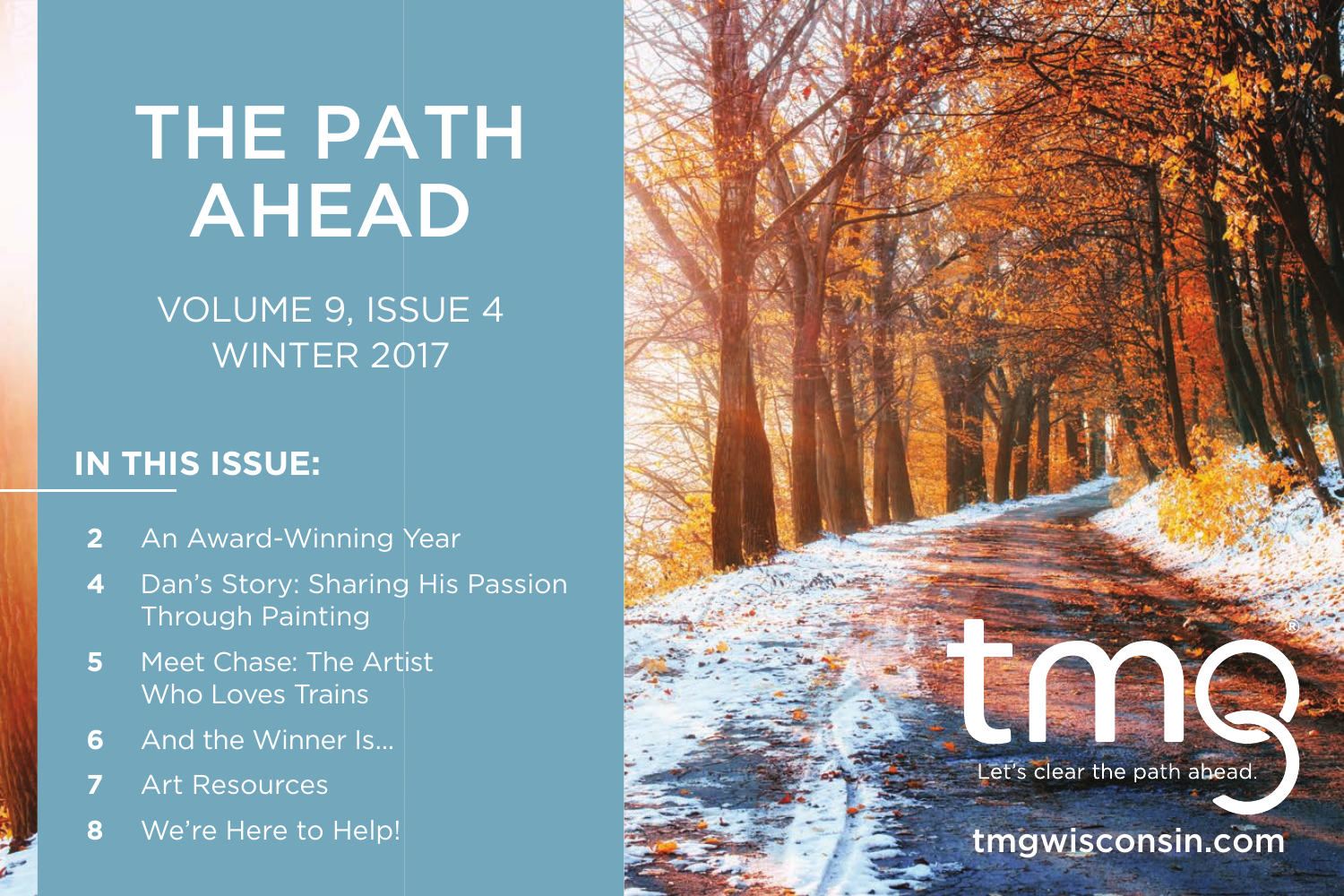## **AN AWARD-WINNING YEAR!**



2017 was a great year for TMG and the self-direction advocates we partner with. We were thrilled to learn that several of these dedicated partners had won state and national awards, and we wanted to congratulate them once again.

#### **2017 AWARD WINNERS**



**Cindy Bentley** National Self-Direction Award for Outstanding Involvement in Self-Direction

Cindy is a champion of self-direction. She is the Executive Director of People First, a statewide selfadvocacy organization for people with disabilities. She is also a member of many Wisconsin advisory boards on disabilities, an author, an international Special Olympics athlete and a public speaker.



**John Mezydlo** National Self-Direction Award for Excellence in Information & Assistance

John, a TMG IRIS Consultant, is a team player who is passionate about finding solutions for the people he supports. Along with this award, he also was recognized by Governor Scott Walker with a Letter of Commendation for his work in making self-direction accessible for others. John is also the proud new father of Jordyn (left) and Elly (right).



**Delores Sallis** Disability Rights Wisconsin Heart Award

Delores is the founder of "Parent University" – a resource for several hundred families in Milwaukee who have children with long-term care needs. Delores, mother to Albert (above), says her "goal is to help families gain independence and make them aware of all the opportunities and services available to them."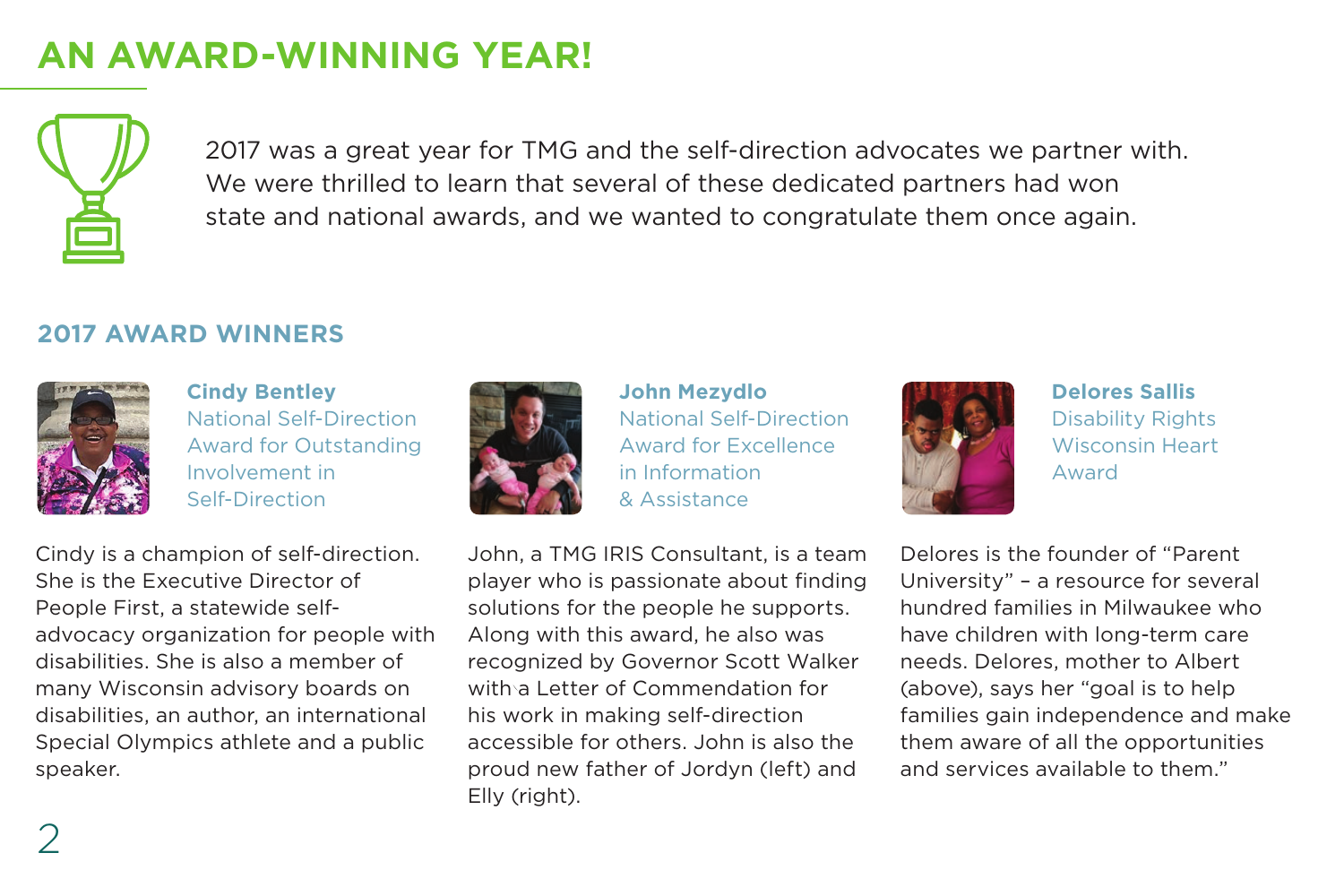#### **If** Thank you all for working so hard to make self-direction a reality! "

- Amie Goldman, President of TMG



**Jason and Julie Endres** Disability Rights Wisconsin Courage Award

Jason and Julie are known throughout Wisconsin as leaders of the disability advocacy community. They teach through example and selflessly give their time and talent to help improve the lives of others.



**Save IRIS** Disability Rights Wisconsin Wisdom Award

Save IRIS, founded by Nancy Gapinski (left), Julie Burish (center) and Marion Holmberg (right), is a passionate all-volunteer group that continues to inform and shape public policy by advocating for self-direction in Wisconsin's long-term care system.



**Sue Urban Wisconsin** Self-Determination Conference DieHard Award

Sue, TMG's Senior Director of Clinical Services, is a champion for supporting people who take control of their personal care services. Her steadfast advocacy helps people live their best possible lives.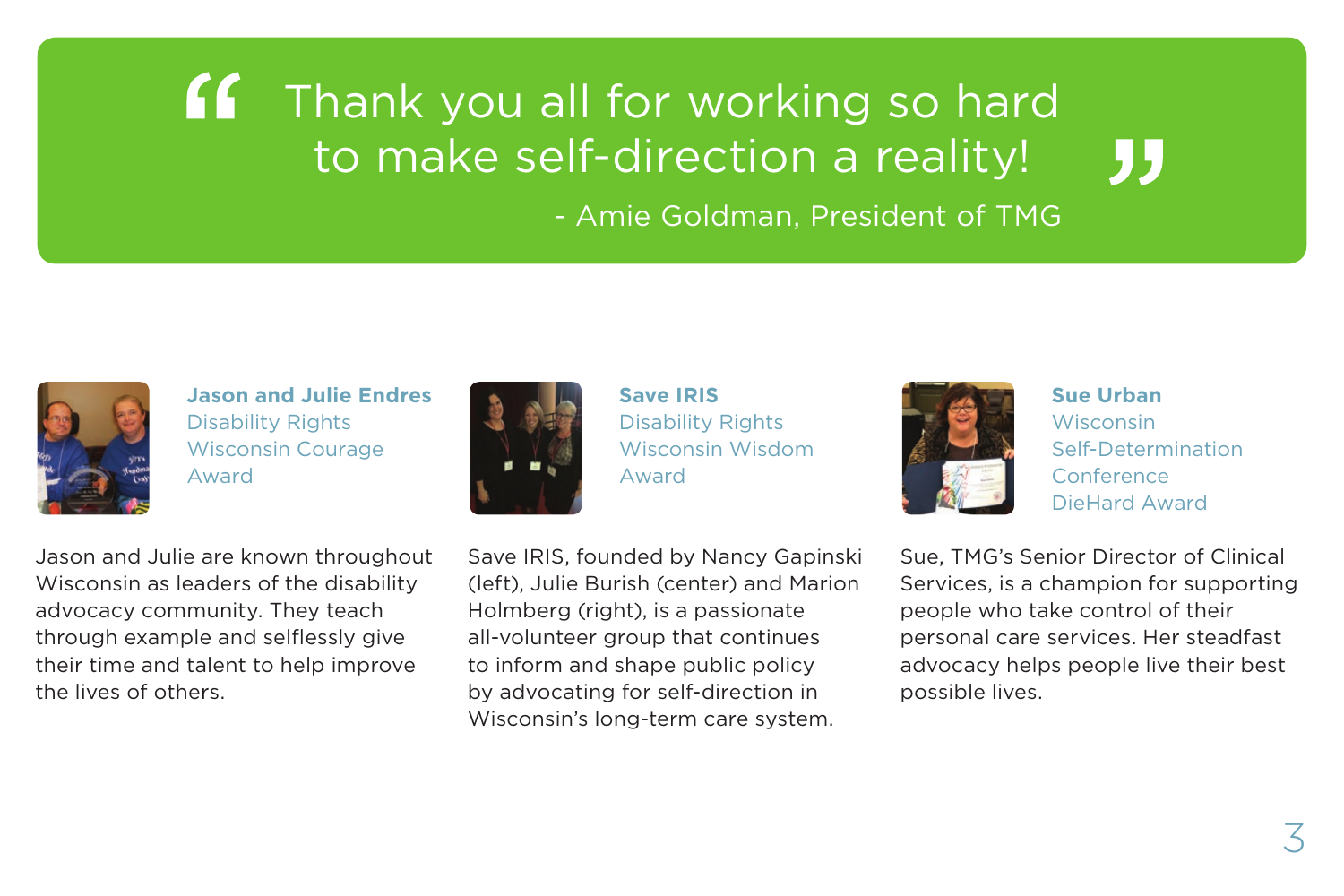## **DAN'S STORY:** SHARING HIS PASSION THROUGH PAINTING

Twenty-two years ago, if you had told Dan Lindenberg that one day he would be a great painter, he probably would have laughed. Dan had never painted before, and he was more interested in exploring the great outdoors than creating art. But when Dan, then in his early 30s, started

art therapy following a brain injury to help with his significant shortterm memory loss, he found a life-changing new passion and an unexpected talent.

At first, Dan, who lives in West Allis in Southeastern Wisconsin, didn't think art therapy would be helpful, and he almost quit after his first class. Thankfully, though, his sister Linda encouraged him to keep going. Dan slowly started to enjoy painting and the classes, and

soon was creating beautiful animal and nature paintings.

"Since that time I've gotten pretty good at painting," says Dan. "It's my pastime and hobby, and I enjoy it."

Today Dan, now in his 50s and enrolled in the TMG IRIS Consultant Agency, participates in a weekly art therapy class, which is supported with his IRIS budget. Linda calls him a painting machine, and says painting and art therapy have been huge outlets for her brother. Through his weekly art



therapy class, Dan gets out in the community and connects with fellow artists. Like other artists, he uses his home studio to stay productive and keep his days meaningful.

Linda also says that painting has improved Dan's depression and his memory because painting is something he loves and can do on a routine basis. In fact, even though Dan struggles to remember most new things, he never forgets that his art therapy class is on

Wednesdays, or the things he has painted.

"If I were to ask him what happened in world news this year, I doubt he would remember, but he remembers the details of his paintings," says Linda.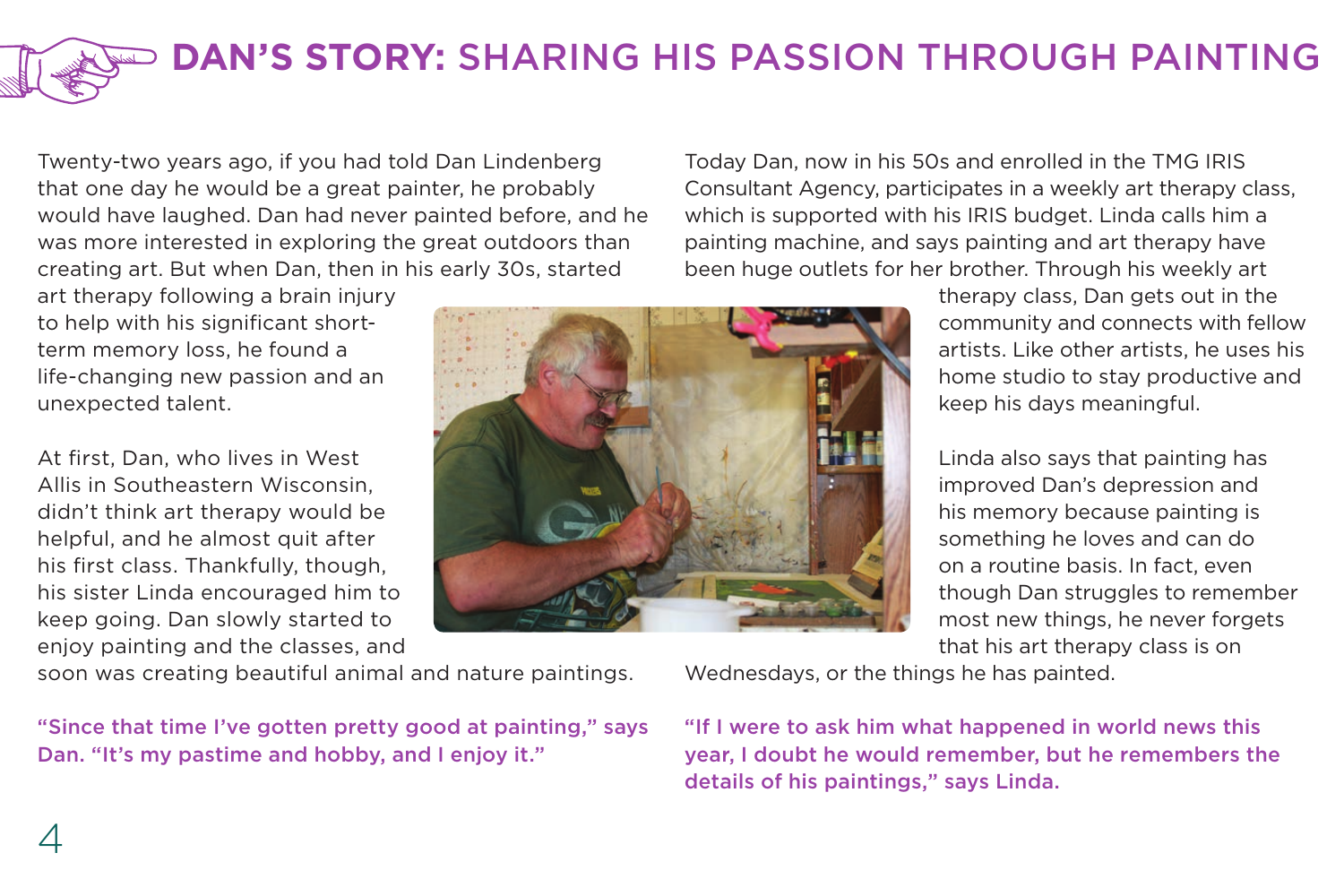#### **MEET CHASE: THE ARTIST WHO LOVES TRAINS**

Of course, Dan doesn't keep all of his paintings to himself; he paints pictures to give as gifts to friends and family. His artwork has also been displayed publicly, including at Froedtert Hospital in Milwaukee and Donna Lexa Art Center in West Milwaukee. Sharing his paintings gives him purpose and joy, and is his way of giving back to his community and the people he cares about.

"Everybody's house is filled with my pictures now, and I don't know what to do with my new paintings," jokes Dan.

Thanks to an art therapy class he almost didn't take, Dan leads a creative and selfdirected life that's filled with

Chase Davis is a 23-year-old artist from Merrill, who loves to draw trains, planes and semi-trucks. As a person enrolled in the TMG IRIS Consultant Agency who has autism, drawing is both soothing to Chase and a way to express his passion for vehicles. With help from his mom, Julie, Chase has started his own business. He creates cards with his art, which he then sells. In the past, he has donated money he made from selling the cards to his high school class so that others could enjoy field trips and other activities that were important to him.



#### "[Drawing is Chase's] purpose in life," says Julie. "He likes to sit down and he'll show you his pictures. If you say 'good job,' he'll say 'I'm a good drawer.'"

Sharing his art is how he connects with people, and that has made him quite popular around town. Julie says that more people in the community know Chase than know her because, among other reasons, they love his drawings. His work and his story have also been published in his local newspaper and in a train magazine.



passion, pride and art. The summed up by one of his favorite things to say: "I'm just livin' the dream!" Thanks to art, Chase is connecting to his community and spending his days doing what he loves. It's very clear that he takes pride in his work. For Chase, that's best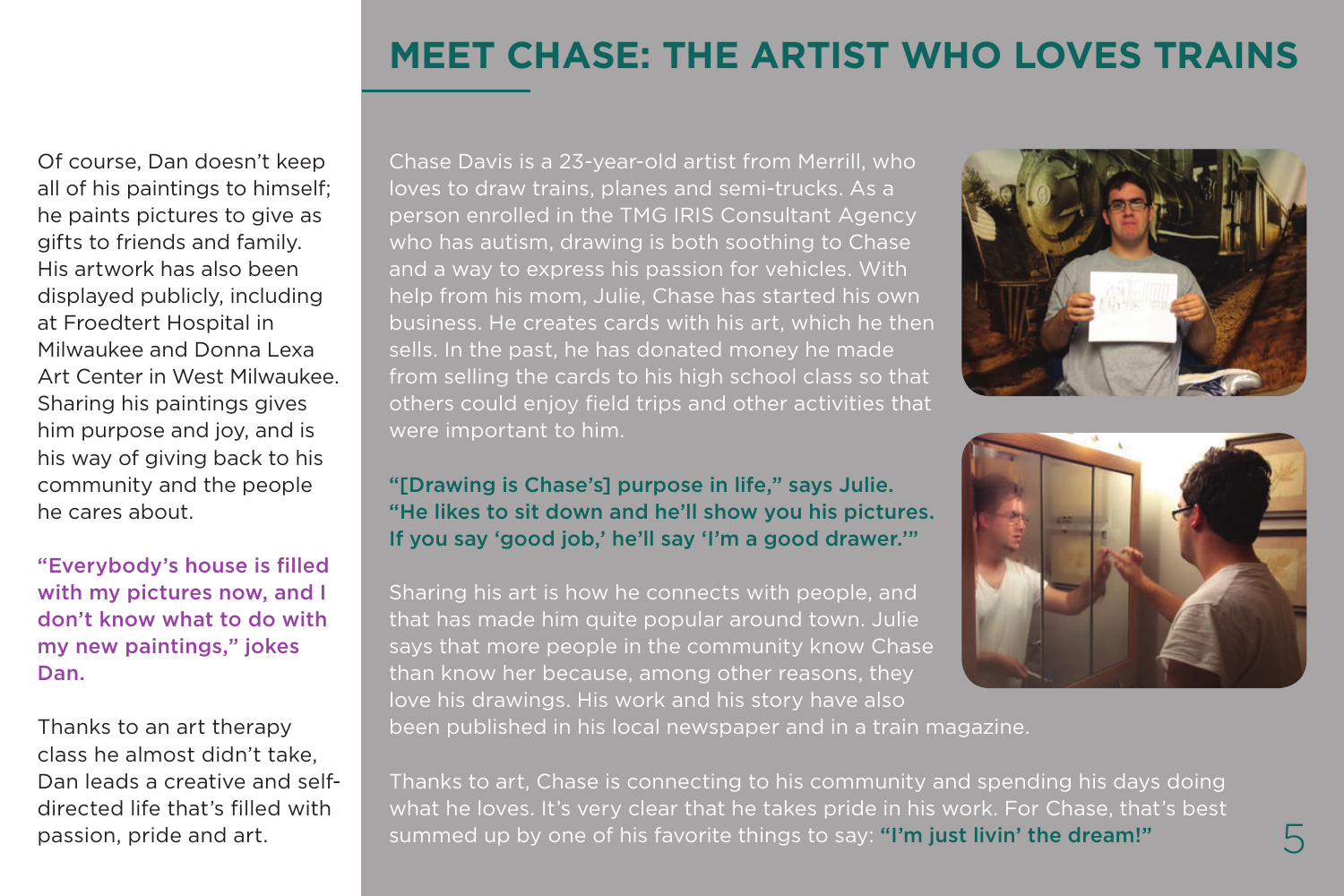## **AND THE WINNER IS...**



In the last issue of *The Path Ahead*, we asked people who are enrolled in the TMG IRIS Consultant Agency to send us their favorite original artwork and photographs. Many talented artists sent in amazing works of art, and it was a tough choice picking out our winners. However, we are very pleased to announce the 2017 TMG Art Contest Winners: Kerry Lang for Best 3-D Art; Nick Bursh and Mary Uedelhofen for Best Picture/Painting and Nicholas Markofski for Best Photograph. **Congratulations!**

Thank you to everyone who participated in the contest. We loved seeing your art! To see all of the artwork submitted, visit: www.tmgwisconsin.com/art-contest-2017.



Best 3-D Art Kerry Lang Wausau, WI



Best Picture/Painting Nick Bursh Fontana, WI



Best Picture/Painting Mary Uedelhofen Washburn, WI



Best Photograph Nicholas Markofski Schofield, WI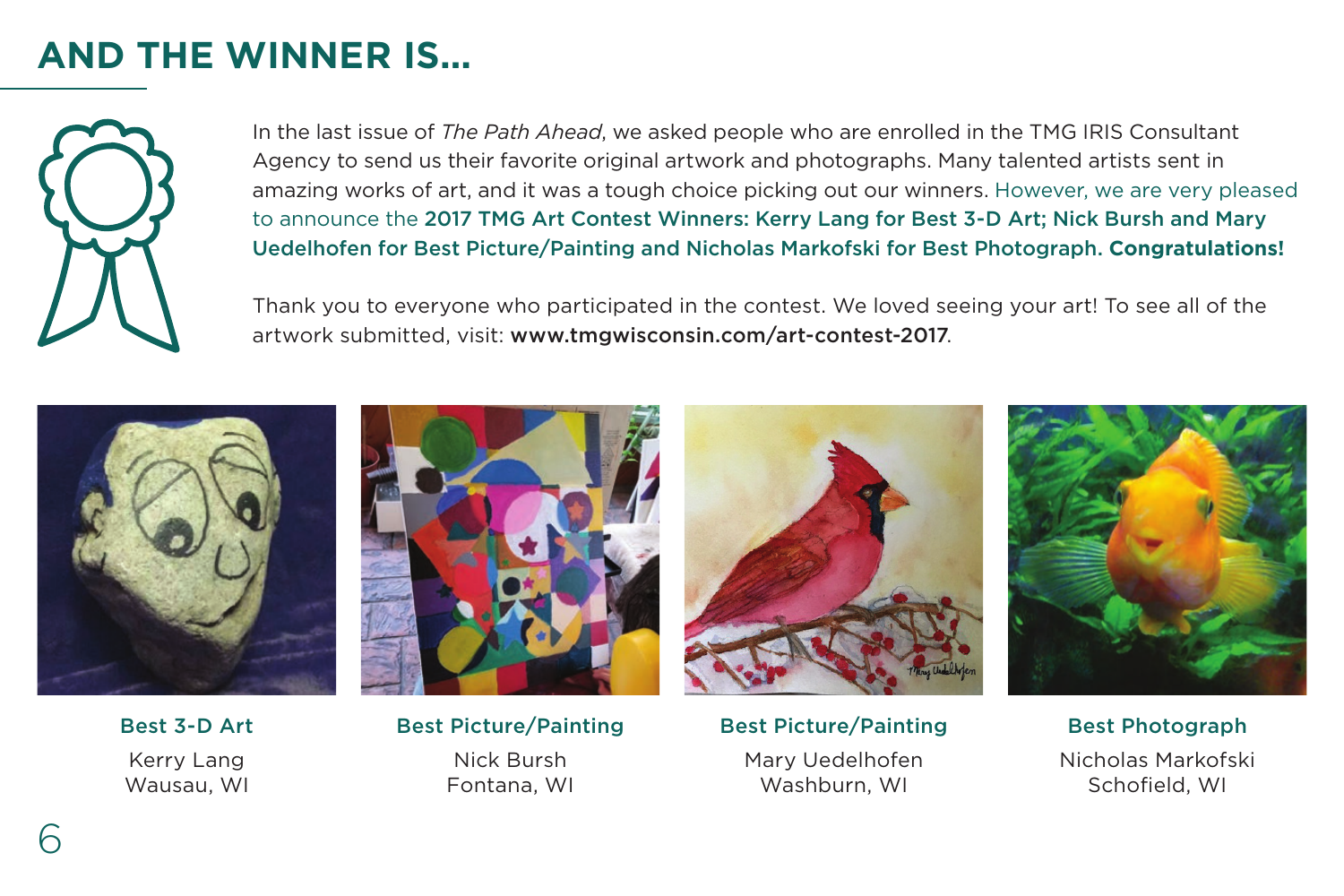#### **ART RESOURCES**

Creating art means different things to different people. For some, it's a way to heal. For others, it's a business that earns money. And for many people, it is a way to powerfully express themselves. Because art is such an important part of peoples' lives, there are organizations that help artists with disabilities share their artwork with the public and others that support people through art therapy. Here are a few ways that art therapy and art resources can help people who enjoy making art.



#### **Visual Art Resources**

Visual art therapy provides adults a place to learn about art and create drawings, paintings, sculptures and other work, as well as help them build community and strengthen their creative thinking. There are also visual art organizations that showcase and sell artwork created specifically by people with disabilities.



Music therapy is a fantastic way to explore your musical side while expressing your feelings, managing your stress and improving your communication skills. Music is also effective in helping people with dementia maintain memory. In fact, there are dementia chorus groups designed specifically for their

**Music Resources**



#### **Performance Art Resources**

Performance art - such as dance, theater and live storytelling – is a great way to explore the joy of movement or to share your story in creative ways. Performance art therapy and adaptive/inclusive performance art organizations can help you build confidence and learn new ways to express yourself.



*Please visit our website at* **www.tmgwisconsin.com/TMG-Art-Resources** *to see some of the organizations that offer art therapy and art resources in Wisconsin. If you know of additional resources in your community that we should add to our art resources page, please contact Jennifer Brown, Communications Specialist, at jdbrown@tmgwisconsin.com.* 

needs.